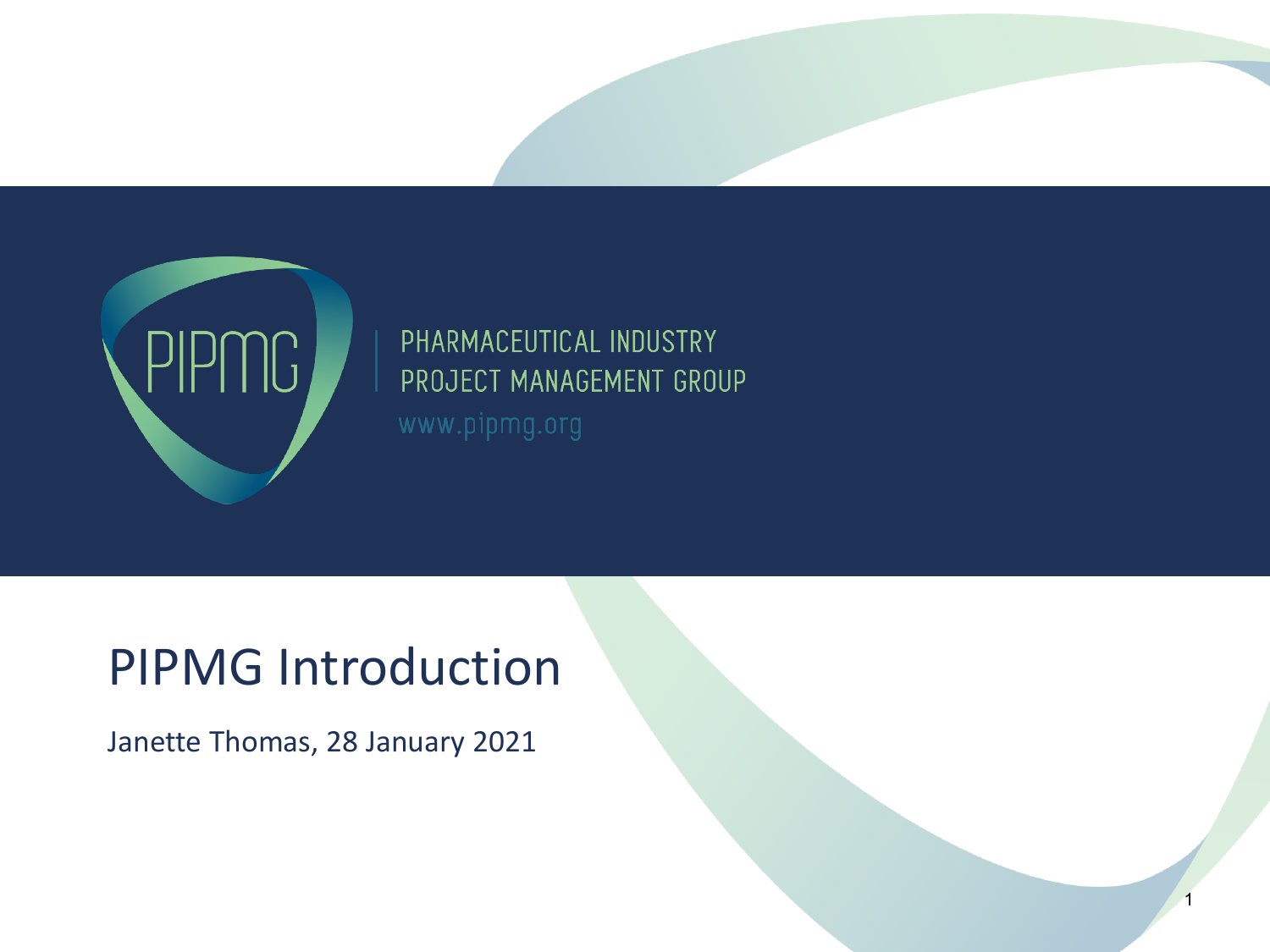

#### **PIPMG Structure**

- $\triangleright$  Not for profit organisation
- Ø Volunteer led
- $\triangleright$  Chairperson
	- Ø Outgoing Pauline Stewart-Long
	- Ø Incoming Denise Moody (Astra Zeneca)
- $\triangleright$  CEO Janette Thomas
- $\triangleright$  Training Director John Faulkes
- Ø Steering Committee; Pharmaceutical Industry, SMEs, and Consultants
- $\triangleright$  New volunteers please contact info@pipmg.org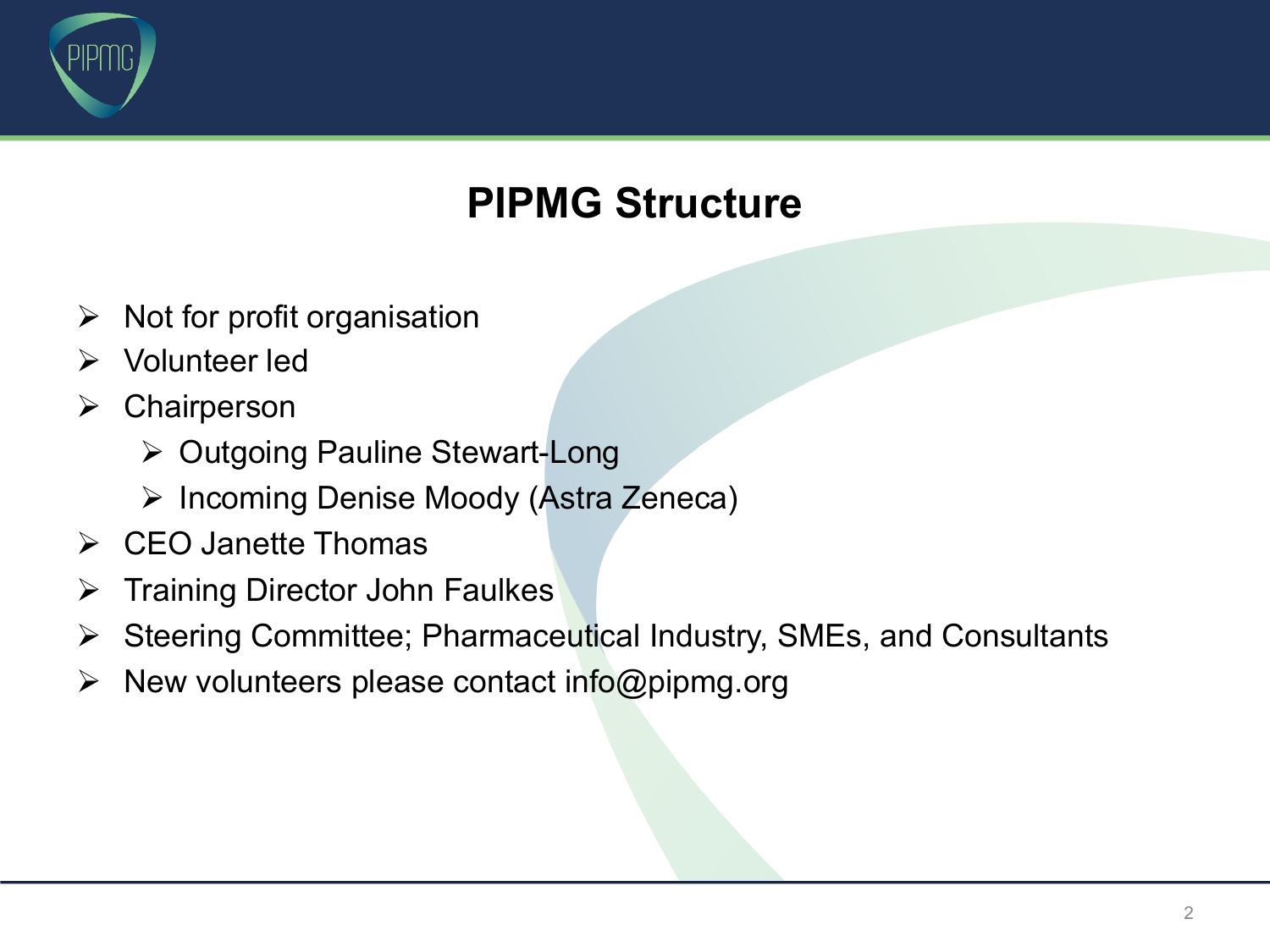

#### PIPMG Purpose

The aim of PIPMG is to promote and support the development of the Project Management profession within Pharmaceutical, Biotechnology, CRO and other Pharma Services organisations.

- $\triangleright$  Professionalise Project Management in development of new pharmaceuticals
- $\triangleright$  Training courses
- $\triangleright$  Knowledge section on the website of past events and curated content
- $\triangleright$  Discussion of developments in project management in the sector
	- ❖ Webinars
	- **V** Events
	- ❖ Website Blog
- Ø Members Networking to contribute experience
- $\triangleright$  Job market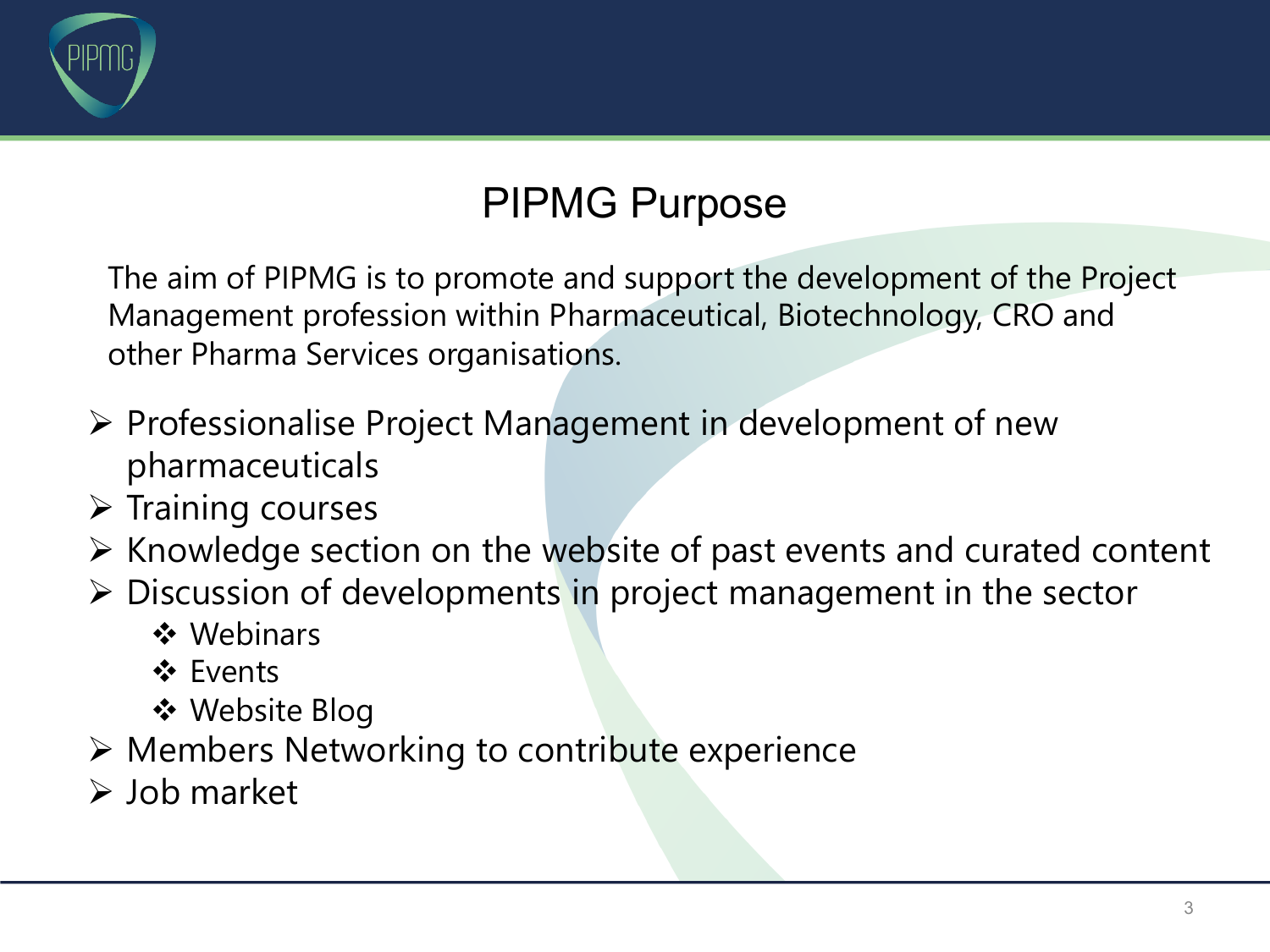

#### Pharmaceutical Project Management Challenges

- $\triangleleft$  high complexity in our projects
- **❖** highly regulated industry
- ❖ cross-functional team of experts
- ❖ PM is not the budget holder, limited power
- ❖ strong influencing skills to lead team subject experts
- ❖ team expertise requirements changes over the project life cycle
- $\div$  external partnerships of many kinds
- $\triangleleft$  changing science knowledge > scope changes
- ❖ many unknowns in a project
- ❖ every project is innovative > cross project learning difficult
- ❖ projects typically last 10 years
- $\div$  high project attrition
- \* many stakeholders internal and external patients, regulators, government, healthcare providers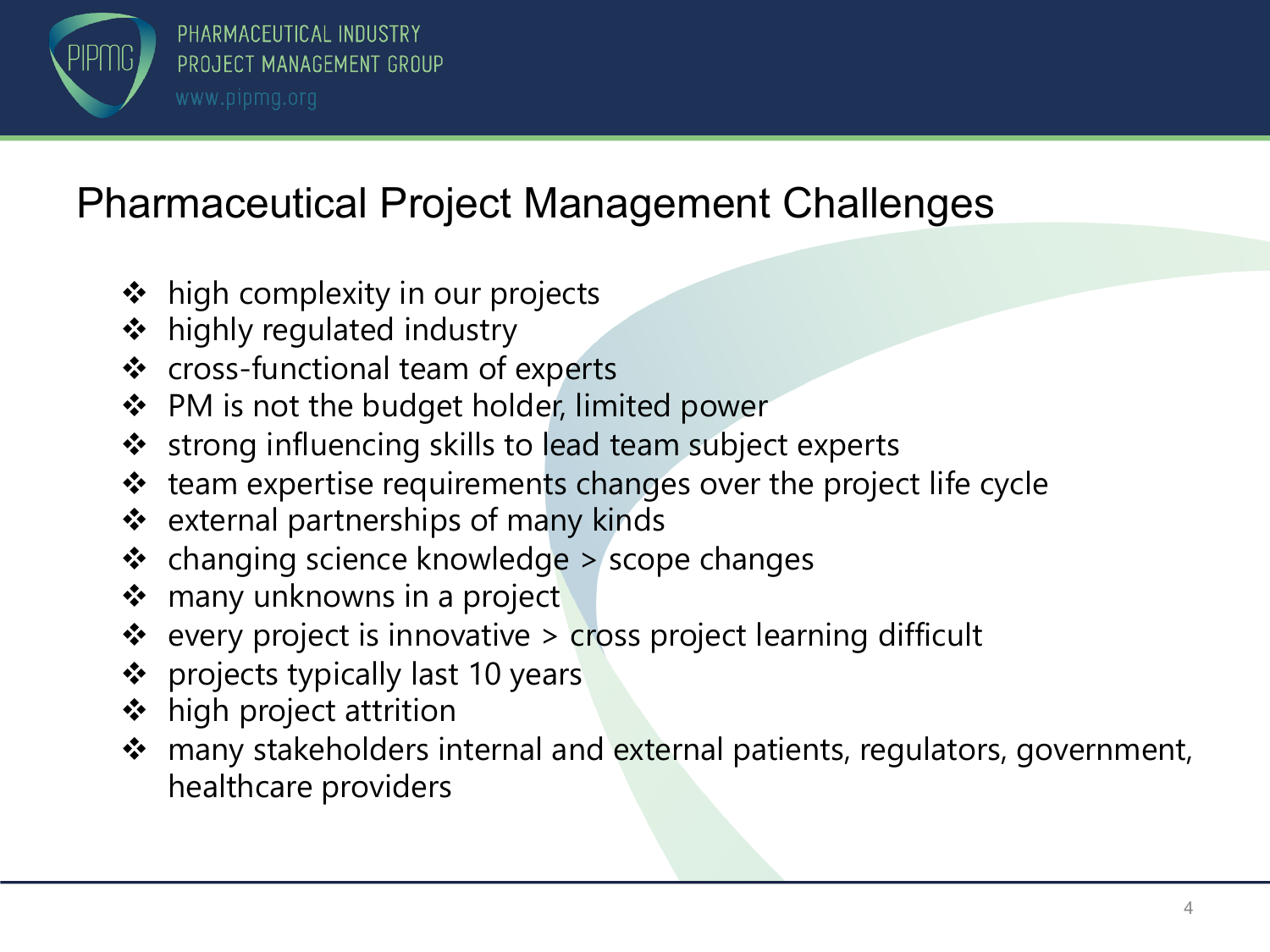

## Training Course – March 2021

#### **'Motivating your Team'**

Topics/Objectives:

- Key challenges in our sector and how to address them
- Self analysis your own style
- Bring and discuss your own issues

Format:

- Three online 1.5 hours live sessions: March 3rd, 4th, 9th
- Helpful guidance and reference docs online